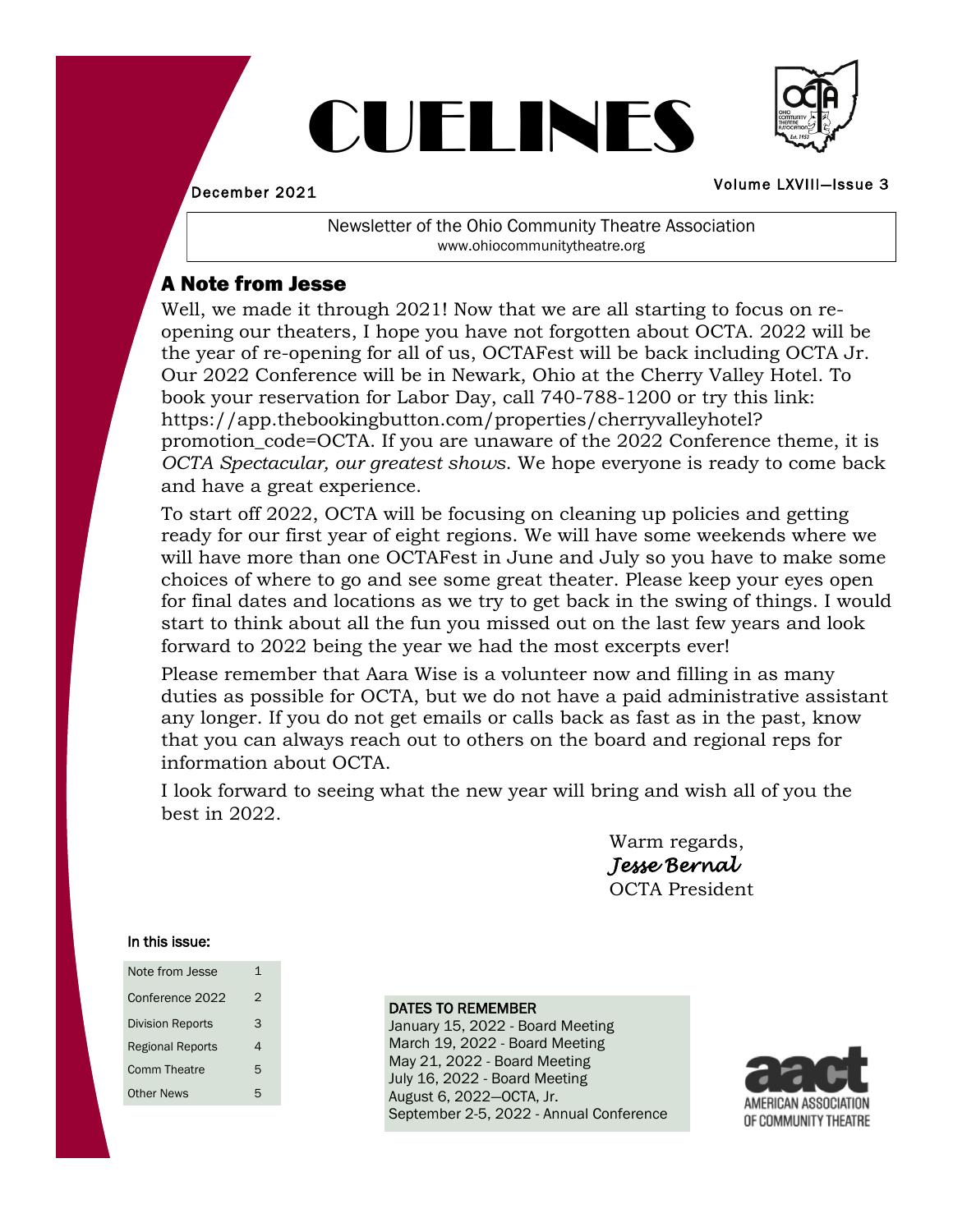#### ............... *CUELINES* **EDITOR Christi Thomas**

#### **ADMINISTRATIVE OFFICE**

Aara Wise 464 Sherwood Downs Road S Newark, OH 43055 octa1953@gmailcom

#### **BOARD OF DIRECTORS**

Jesse Bernal **President** Niccole Amersdorfer Secretary Aara Wise Conference Chair

Wayne Kirsch 1st Vice President Mendell Hibbard 2nd Vice President Jason Neymeiyer 3rd Vice President

#### **AT-LARGE BOARD MEMBERS**

Joe Barton Susan Barzda Millie Butts Kate Charlesworth-Miller Gladys Haney Peggy Kenney Dawna Kornick Ray Lebowski Dan Maloney **Jane Mancini** Clarissa Sloan Robert Weidle

#### **REGIONAL REPRESENTATIVES**

**CENTRAL**

Sue Rapier Donnie Lockwood

**EAST** Machelle Miller Christy Rahrig

**NORTH** Jason Chandler Donna Jean Evans Deb Wentz

**NORTHEAST** Andrea Anderson Rhonda Gallagher Nicole Paumier Michelle Taylor

> **NORTHWEST** Liz Latta Rebecca Schmidt Jeffrey Tonjes

**SOUTHEAST** Janis Carnahan Celia McCoy Laura Miller

**SOUTHWEST** John Masterson Kevin Noll Denise Schnieders Amy Sullivan

**WEST** Michelle Roush Christi Thomas

www.octa1953.org

## Conference 2022

What is happening at Conference 2022?

Join us Friday night "On the Midway." Each of our eight regions are planning a spectacular opening night of fun, games, prizes, food, and a few surprises. You will be able to enjoy both modern day and past memories of fun when going to your favorite fair or circus. The Midway opens at 8:30 pm and lasts until 11 pm. The regions are planning now so we will be announcing more details in future issues of *Cuelines*. Contact Christi for more information or some ideas for your Friday night event.

We know it has been a challenging last two years. So, we are trying to make a bad situation fun. Our Sunday night Awards dinner is titled *Mysterio Elegante*. Translation: Elegant Masks. Bring your beautifully decorated masks to enter in the costume contest. As creative as everyone is, we are sure this will be a "Spectacular" event.

And, of course, 2022 is an AACT year, do choose your excerpt wisely because you could go to Wisconsin and Kentucky.

Let us introduce you to the steering committee assisting Co-Conference Chairs Gladys Haney and Aara Wise with Conference 2022:

> Jason Neymeiyer Amy Sullivan Dawna Kornick Christi Thomas Jane Mancini Kathy Hyland Eugene Haney

Glen Garcia Lisa Napier-Garcia Thom Ogilvie **Alexis McCullough** 

ped MOVIC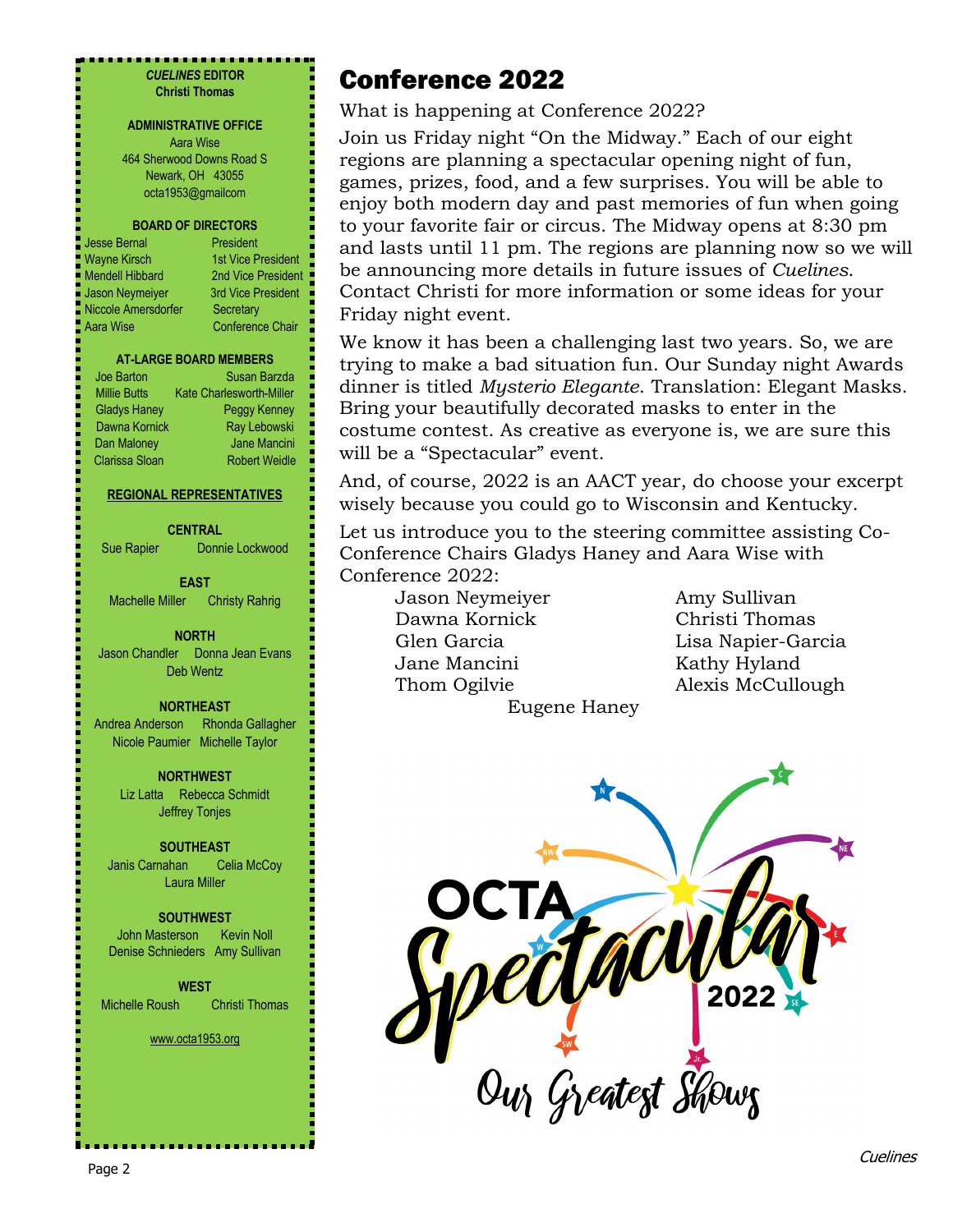### October Division Reports

**Administrative Division** – The division divided up assignments and reviewed all administrative policies. They also met with members of the fundraising division to review policies -- *Niccole Amersdorfer, Secretary and Admin Division Chair* 

**Fundraising Division**– The division brainstormed ideas to raise money for OCTA and met with the administrative division to review policies. —*Jason Neymeiyer, 3rd Vice President and Fundraising Division Chair* 

**MMPR Division**– The division discussed job assignments and the new OCTA Brochure. —*Mendell Hibbard, 2nd Vice-President, MMPR Division Chair*

**Programming Division**– The division discussed assignments and Regional Responders' compensation, and reviewed programming policies and the Regional festival schedule. —*Wayne Kirsch, 1st Vice-President, Program Division Chair* 

### October Board Retreat

Board members voted on several policy changes at the meeting including Board Meeting Schedule, Attendance Policy, and Conference Site Selection. There was also a vote on a change for the College Scholarship policy and Patron Program from the Fundraising Division.

Meeting schedule: December, January, and March meetings will be virtual and we're looking for space for the May and July meetings.

### December Division Reports

**Administrative Division**—Voted on a few changes to the Bereavement Policy, Budget Policy, Regional Rep Elections, and Visitor Policy. —*Niccole Amersdorfer, Secretary and Admin Division Chair* 

**Fundraising Division**—Reviewed the roles for the members of the division and looked at potential new logo items. —*Jason Neymeiyer, 3rd Vice-President, Fundraising Chair.*

**MM/PR Division**—Job assignments were completed. New topics included the OCTA Jr. logo to be updated and what to do about individual memberships. *—Mendell Hibbard, 2nd Vice-President, MM/PR Chair*

**Programming Division**—Updated jobs and forms; publicity and judging of competitions were reviewed with possible changes considered. Need to appoint a chair for OCTA Jr. and find a venue. —*Wayne Kirsch, 1st Vice-President, Program Division Chair*

### Board Report

•The Board approved the 2022 Budget proposed at the December meeting.

•The 2022 Board Retreat will be held October 15-16 at a place TBA.

•The 2025 Conference location was approved for the Crown Plaza North unless another site is found.

•The 2022 membership dues will be mailed out soon and are due by January 15.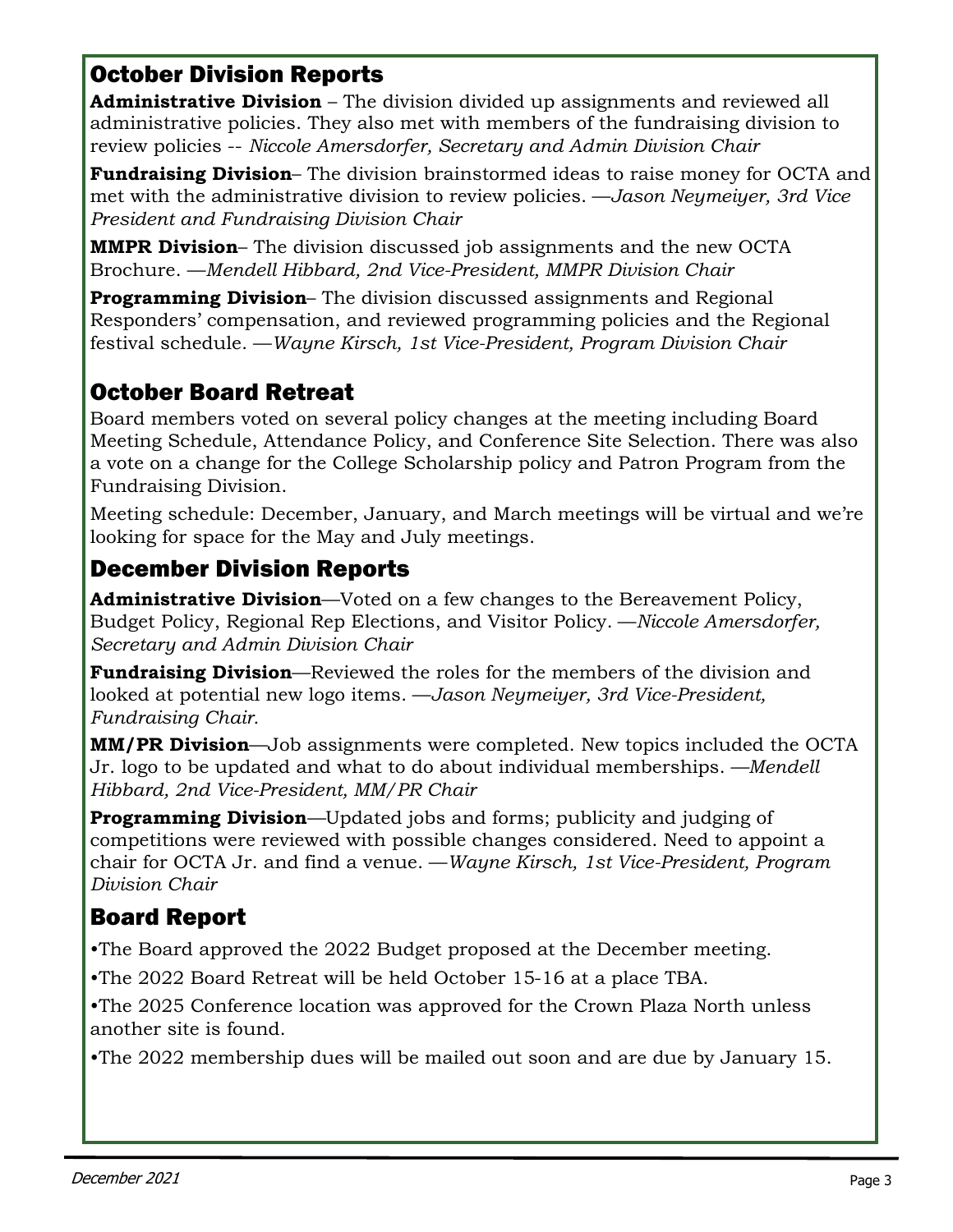### October Regional Reports

**Central Region**—Sue Rapier and Donnie Lockwood will meet soon to divide up the theatres and regional responsibilities. The Regional festival is TBA and the next delegates meeting is scheduled for November 20*—Sue Rapier*

**East Region**—The regional is set for June 12 at Coshocton Footlight Players. — *Christy Rahrig*

**North Region**—The Region has not held an in-person meeting. Through email, Deb Wentz, Donna Jean Evans, and Jason Chandler were all re-elected as Regional Reps. Unfortunately Jason has since had to resign due to time commitments and scheduling conflicts. The Regional Festival is set for July 9 at Bucyrus Little Theatre. —*Deb Wentz*

**Northeast Region**—Although there were no Regional Reps present, it was reported that the regional is tentative for June 18 at Hudson Players. The Reps have not met yet.

**Northwest Region**—There were no Regional Reps present and they have not held a meeting and do not have one scheduled. The Regional Festival is tentative for June 25 with a location TBA.

**Southeast Region**—Frances Gibser is helping the reps, however a meeting has not yet been set. River City Players is hosting the regional festival on June 11 in Middleport, Ohio. Billie Harmon fell and broke her leg. Aara will send out her address for those who would like to send a card. —*Janis Carnahan*

**Southwest Region**—The Southwest Regional is set for June 16-18 at Miami University in Hamilton. The region met on September 28 with the next meeting on October 26. —*Kevin Noll*

**West Region**—The West Region will hold their first meeting on November 20. Michelle and Christi have divided up the theaters and the 2022 festival is planned for July 9 in Troy*. —Christi Thomas*

### December Regional Reports

**Central Region**—The Region met and reviewed the theatres' seasons. There is still no date or location for the festival. We do have a new Rep: Jill Henwood.*—Sue Rapier*

**East Region**—The region met in November via Zoom. They confirmed their regional date and location. —*Christy Rahrig*

**North Region—**There was no report**.** —*Deb Wentz*

**Northeast Region**—Dawna Kornick reported there are potentially two returning theatres, but no paperwork yet.

**Northwest Region**—Joe Barton has contacted several theaters and all are booked for June 25. He also talked with The Village Players and believes they will be able to host the festival. New Reps will be voted on at the December 11 meeting: Evan James Copeland, Rose Roberts, and possibly Wayne Weber. Jeffrey Tonjes has resigned. They will also vote on the Lead Rep. —*Jesse Bernal*

**Southeast Region**—They have not had a meeting.—*Janis Carnahan*

**Southwest Region**—They held meetings on October 26 and November 23. The next meeting will be January 25.—*Kevin Noll*

**West Region**—The West Region held their first meeting on November 20 at Troy Civic Theatre. It's not too early to start thinking about competitions, scholarships, Hall of Fame, and Spirit of Community Theatre. Michelle and Niccole will be keeping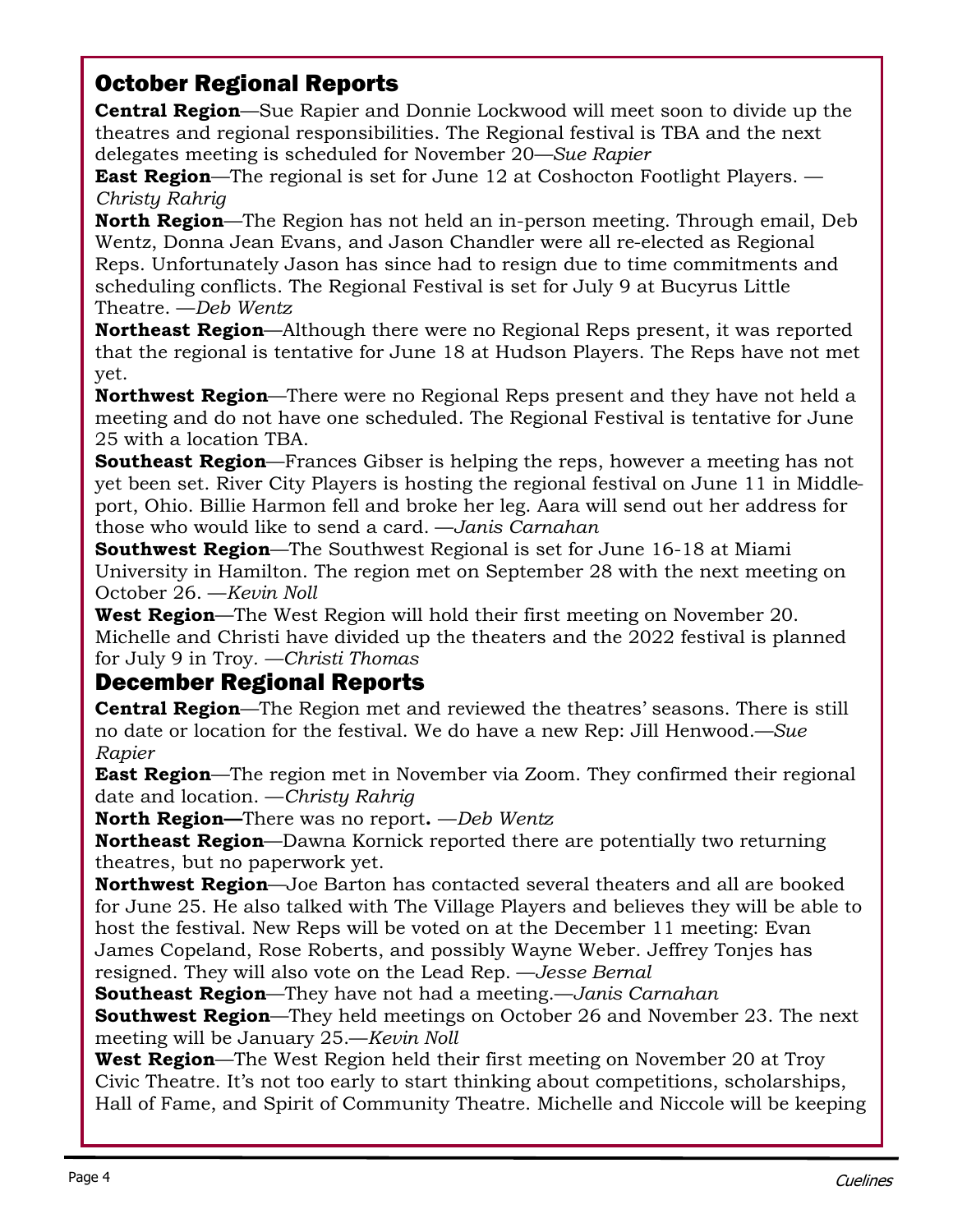Facebook updated. Christi encouraged everyone to use the Guide/Respondent Program and talked about ways to encourage theaters to excerpt as 2022 is an AACT year with the 2023 Region III Festival to be in Wisconsin. Our regional festival will be held July 9 in Troy. The Friday night Midway activities were discussed for the 2022 Conference. Next meeting will be March 26 at Brookville Community Theatre. *—Christi Thomas*

### AACT National Festival Online *by Christi Thomas*

I was a little bit skeptical about the National AACTFest last June. I had been excited that this festival was to be held in Louisville and so close for all of us. However, the online version was simply WONDERFUL.

For those of us who paid, we downloaded WHOVA and were able to watch all the excerpts and do workshops and a few get-togethers. The annual AACT Board meeting was held via Zoom.

I took a vacation week as I would've had we gone to Kentucky and I didn't have to leave my home (and it was a lot cheaper).

Most all the excerpts were preceded with a Keynote speech. Starting on Monday, there was a "Chat with Ken Davenport," Broadway Producer followed by a social hour and then a Keynote Address by Jeff Calhoun. Jeff is a Tony nominee for Disney's *Newsies* and Deaf West Theater's *Big River*. He received a Tony nomination for Best Choreography for *Grease* on Broadway. He did a lot of name dropping which was fun to listen to and was also one of the Adjudicators for the week.

The other Adjudicators were Allen Ebert (Madison Wisconsin, Region III) and Amy Wratchford, Managing Director at American Shakespeare Center (Staunton, Virginia).

Tuesday had lots of workshops and started with "A Chat with Tim Pettolina," House Manager at the Richard Rodgers Theatre which is the venue for Broadway's *Hamilton*. He said that he started in community theatre when he was in high school. He noted that Hamilton is sold out all the time and would be starting back up on September 14, so he had to return to work three weeks before the production, but the actors had to return four weeks prior. He was so interesting to listen to discussing celebrities who want tickets at the last minute and all the bills he has to pay for the theater.

The Keynote Address that evening was by Kristofer Geddie. He is Director of Diversity and General Manager at Venice Theatre in Venice, Florida. He had previously performed on stages around the world and now serves on the AACT Board. He too was wonderful to listen to.

That evening, Cincinnati's INNOVAtheatre performed their excerpt of *Ordinary Days*  receiving Outstanding Achievement in a Supporting Role for Bonnie Emmer and Outstanding Achievement in Musical Direction for Matthew Nassida.

Wednesday morning started with "A Chat with Letia Clouston." She has directed a few Hallmark Movies and some off-Broadway shows; as well as working on "West Wing" for four years. She had tried different roles in community theatre: backstage, stage manager, costuming, set, etc. Her advice was to be reliable—always on time. If you're not early, you're late. There were more excellent workshops prior to Stage Left Theater Association's excerpt of *Lonely Planet* (Spokane, Washington) and Theatre Tuscaloosa's (Alabama) *Love and Cheese Toast*. The Wednesday Keynote Address was Rob McClure who had portrayed *Mrs. Doubtfire* in the Broadway show. Some familiar Broadway